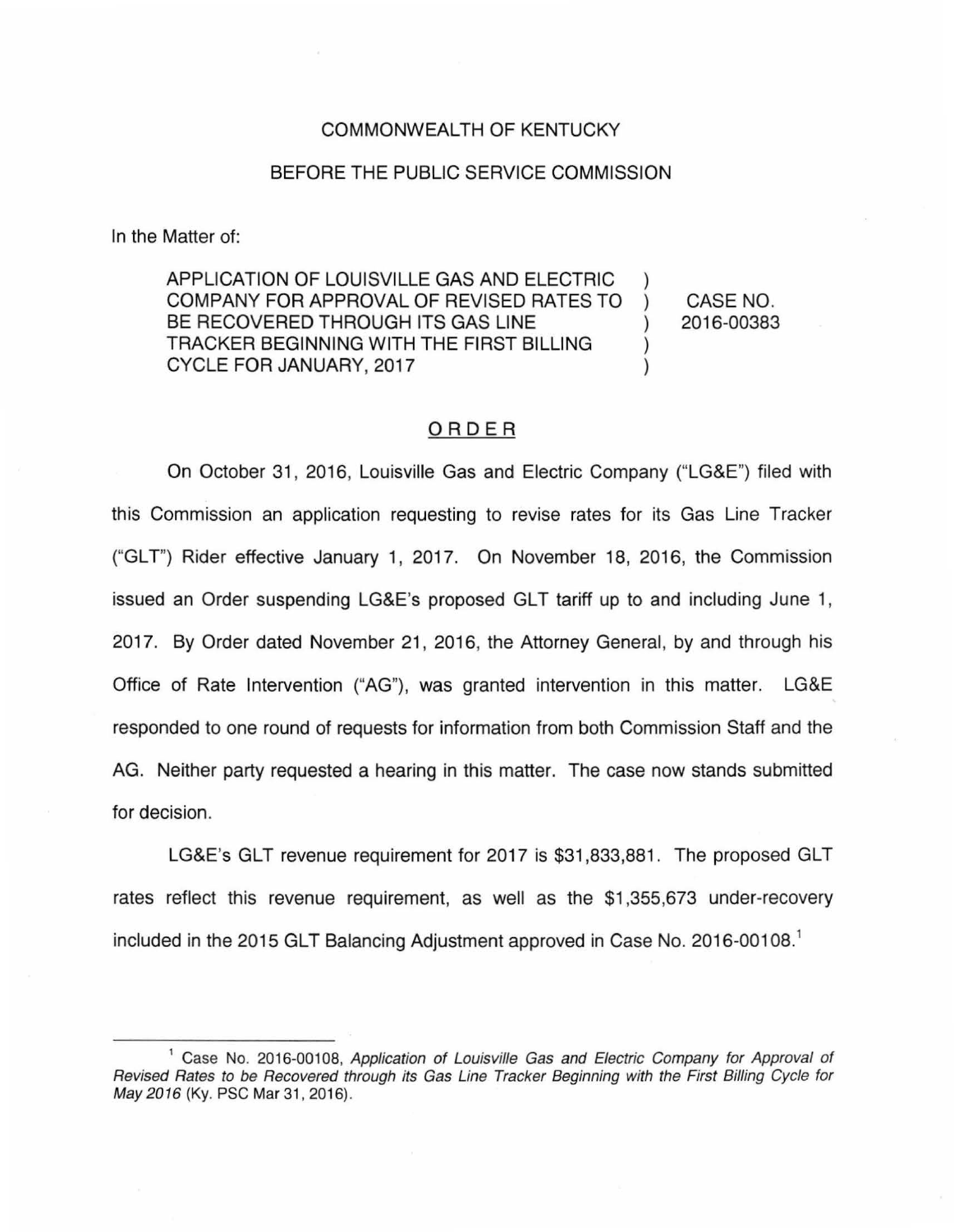Having reviewed the evidence of record and being otherwise sufficiently advised, the Commission finds that the information contained in LG&E's application, along with its responses to the requests for information, is in sufficient detail to support the reasonableness of LG&E's proposed GLT rates.

IT IS HEREBY ORDERED that:

1. The GLT rates in the Appendix to this Order are approved for service rendered by LG&E on and after the date of this Order

2. Within 20 days of the date of this Order, LG&E shall file with this Commission, using the Commission's electronic Tariff Filing System, revised tariff sheets setting out the rates and tariff revisions approved herein and reflecting that they were approved pursuant to this Order.

## By the Commission

ENTERED **FEB 0 7 2017** 

. KENTUCKY PUBLIC **ICE COMMISSION** 

ATTEST: Allina R. Matheus

Case No. 2016-00383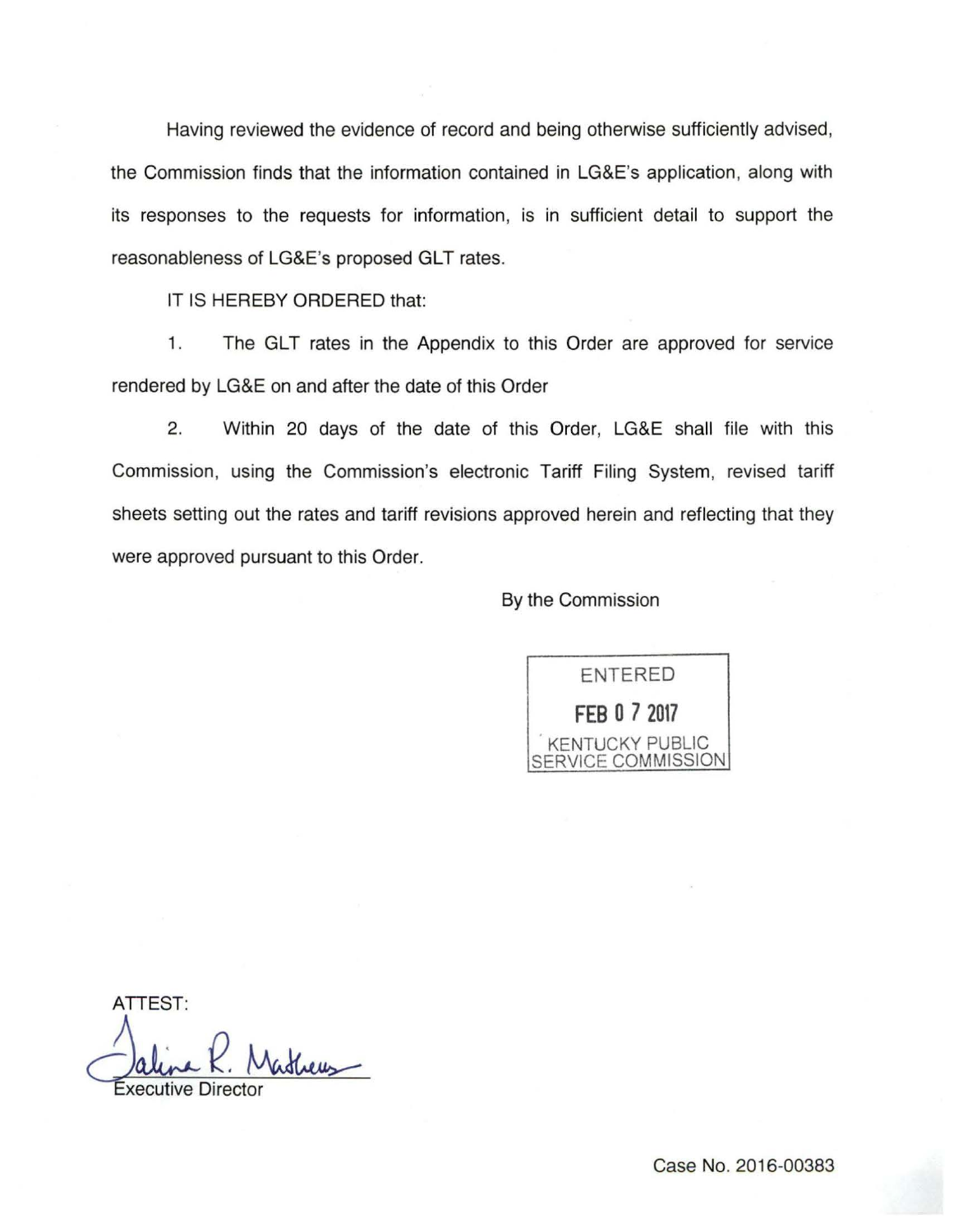### APPENDIX

## APPENDIX TO AN ORDER OF THE KENTUCKY PUBLIC SERVICE COMMISSION IN CASE NO. 2016-00383 DATED **fEB 0** *7* **<sup>2017</sup>**

The following rates and charges are prescribed for the customers in the area served by Louisville Gas and Electric Company. All other rates and charges not specifically mentioned herein shall remain the same as those in effect under authority of the Commission prior to the effective date of this Order.

# Gas Line Tracker Rates:

|                                           | <b>Gas Line</b><br><b>Tracker Rate</b> |
|-------------------------------------------|----------------------------------------|
| <b>RGS</b> - Residential Gas Service      | \$6.33                                 |
| VFD - Volunteer Fire Department Service   | \$6.33                                 |
| CGS - Commercial Gas Service              | \$33.76                                |
| IGS - Industrial Gas Service              | \$319.73                               |
| AAGS - As-Available Gas Service           | \$3,497.20                             |
| DGGS - Distributed Generation Gas Service | \$0.00                                 |